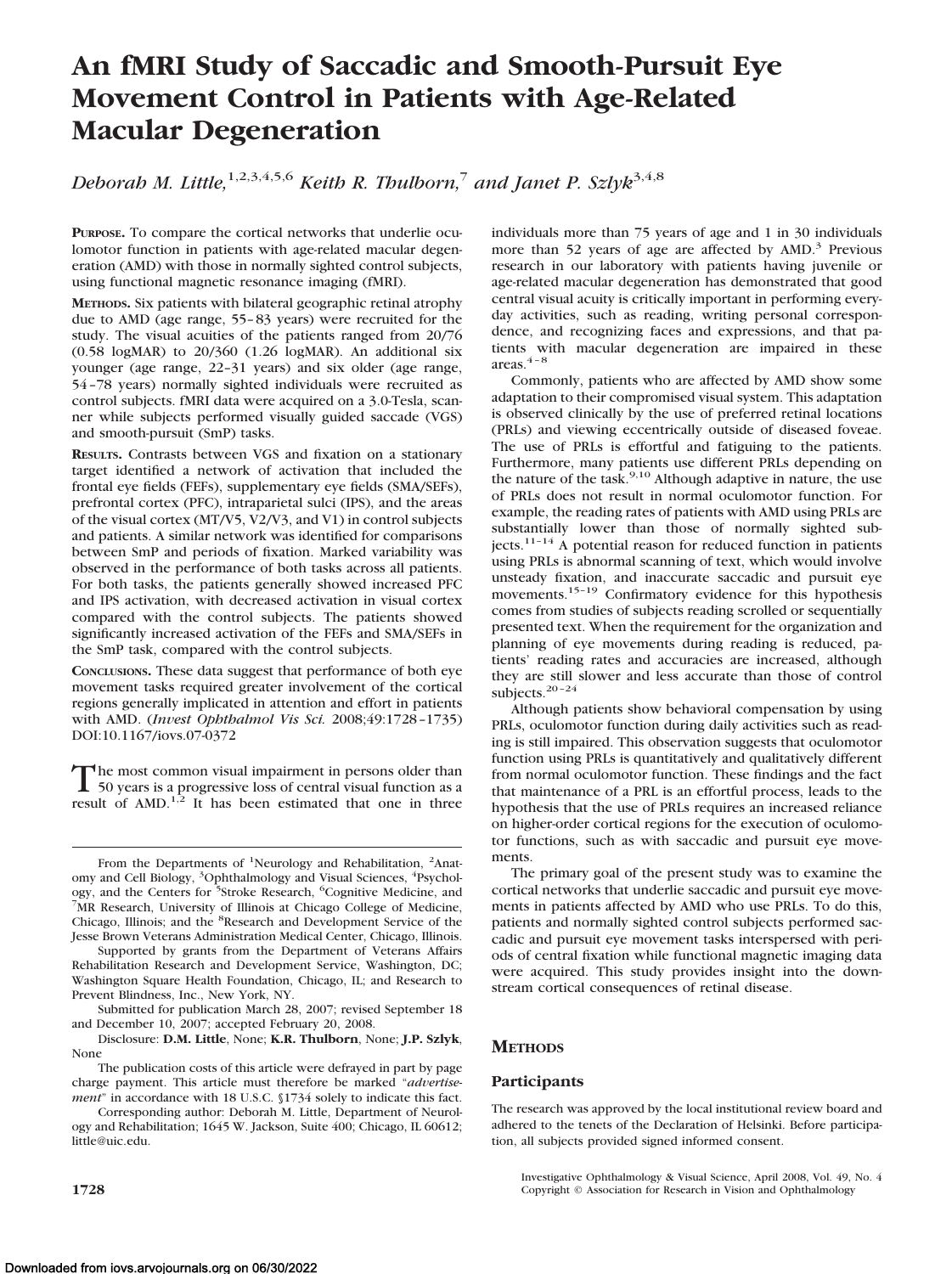#### **Patients**

We included six patients (three women, three men) with AMD, ranging in age from 55 to 83 years. (An additional two patients and two younger control subjects and one older were enrolled but were later excluded due to excessive head motion. The criterion for this decision is presented in the section entitled data screening and image preprocessing.) Visual acuities in the patients' better eyes ranged from 20/76 (0.58 logMAR) to 20/360 (1.26 logMAR). All the patients had bilateral geographic atrophy. and all were using an eccentric PRL, as determined from fundus fixation photographs. This procedure has been used in a previous publication.<sup>24</sup> More information regarding their vision status is provided in the Results section.

#### **Control Subjects**

We recruited six younger and six older normally sighted control subjects. The younger control group consisted of three women and three men, ranging in age from 22 to 31 years (median, 25). The older control group consisted of four women and two men, ranging in age from 54 to 78 years (median, 73). All the normally sighted control subjects had corrected vision of at least 20/20 in both eyes.

#### **Experimental Methods**

**Sequence of Experiments.** The study consisted of a single training and eye-movement–monitoring session followed by fMRI data acquisition. In the training session, the patients and control subjects were given instructions on the visually guided saccade (VGS) and smooth-pursuit (SmP) tasks that they would be encountering within the scanner during the imaging session. Before imaging, the patients were given practice on the tasks. Although the eye movements were not measured, they were monitored during fMRI data acquisition to ensure that the patients and control subjects were performing the tasks ( $MRI\chi$  Technologies, Bannockburn, IL).

**Imaging Tasks.** *Visually Guided Saccade Task.* The VGS task required the subject to follow a dot (subtending 2° of visual angle) that was presented in one of seven possible locations (at 3°, 6°, or 9° on either side of a center 0° location). This target size was chosen so that patients with better than 20/600 vision would be able to follow the dot. Every 3 seconds, the position of the dot moved to the position immediately 3° to either the left or right of the previous position. The probability of the dot's appearing at the position 3° to the left or right was set to 0.5, with the exception being if the target was located at  $\pm 9^{\circ}$ , in which case the next target location would predictably be located at  $\pm 6^{\circ}$ . To ensure their sustained attention, the subjects were required to indicate (by pressing a response button) when the dot changed to a cross (also subtending 2°). The VGS task was presented in 30-second blocks interspersed with 30 seconds of fixation on a stationary target located at the 0° position for six cycles.

*Smooth-Pursuit Task.* The SmP task required the subject to follow a dot (subtending 2° of visual angle, equivalent to a 20/600 stimulus) that moved in a sinusoidal fashion beginning at 0°, moving to the extreme positions (at 9°) on the left, and then 9° on the right. The total time taken for one oscillation of movement was 5 seconds.

This paradigm was also presented as a block design with 30 seconds of fixation on a stationary target located at 0° followed by 30 seconds of the smooth-pursuit condition (both the fixation stimulus and the dot subtended 2°), for a total of six cycles of both conditions.

**Imaging Parameters.** A 3.0-Tesla whole-body scanner (Excite ver. 2.0; GE Healthcare, Waukesha, WI) using serial gradient-echo, echo-planar imaging (plane, axial; TR, 2999 ms; TE, 30.7 ms; flip angle, 90°; NEX, 1; bandwidth, 62 kHz; voxel size,  $3.125 \times 3.125 \times 3$  mm; acquisition matrix,  $64 \times 64$ ; FOV,  $20 \times 20$  cm<sup>2</sup>; slice thickness/gap, 3/1 mm/mm; slices, 34) was used for all image acquisition. The paradigms were presented in the scanner on a visor<sup>25</sup> and coordinated with behavioral and physiological measurements (MRI $\chi$  Technologies).

After the completion of each functional imaging session, a single three-dimensional (3-D), high-resolution anatomic scan was acquired (3-D inversion recovery fast spoiled gradient recalled [3D IRfSPGR]; plane, axial; TR, 9 ms; TE, 2.0 ms; flip angle, 25°; NEX, 1; bandwidth, 15.6 kHz; acquisition matrix, 256  $\times$  256; FOV, 22  $\times$  16.5 cm<sup>2</sup>; slice thickness/gap, 1.5/0 mm/mm; slices, 124).

**Imaging Analysis.** A series of analyses was performed on the image data for the younger control subjects  $(n = 6)$ , the older control subjects  $(n = 6)$ , the group of patients with AMD, and each patient with AMD for each task (i.e., VGS and SmP). We describe the preprocessing performed on the individual data and our methods for identifying relevant regions of interest (ROI). After this, we describe a series of analyses that were conducted to identify the regions involved in completing the tasks for younger control subjects, older control subjects, and patients with AMD and to quantify the response within each of these major regions (frontal eye fields, FEFs; supplementary eye fields, SMA/SEFs; intraparietal sulci, IPS; visual association regions including primary, V1; secondary and tertiary, V2/V3; and visual motion regions, MT/V5; and areas in the prefrontal cortex, PFC). A random-effects analysis (with individual subjects treated as random effects) was then performed on the younger control subjects and separately on older control subjects and patients with AMD, to detect significant ROIs. Direct comparisons between control subjects and groups of patients were also performed (two-sample, voxel-wise comparisons). These group analyses were followed with extraction of our primary dependent measure (volume of activation) from the ROIs applied to the data from individuals.

## **Data Screening, Image Preprocessing, and Statistical Analysis**

Before any statistical processing, the data were screened for excessive head motion, as calculated within AFNI.<sup>26</sup> Data exceeding 3 mm of in-plane head motion were excluded from further analysis. The application of this criterion excluded data from two additional patients and two younger control subjects and one older. Data from these five subjects are not reported in any other portion of this article. The final sample included six patients with AMD and six younger and six older control subjects. In addition, the first complete cycle of the tasks was excluded from further analyses, to ensure acclimation to the scanning environment.

The fMRI data were preprocessed on a voxel-wise basis in FIAS- $CO<sup>27</sup>$  before the calculation of any statistics. After the drift was corrected, outliers were identified and excluded from further analysis. An outlier was defined as any image in the time series data that fell 2.5 SD from the mean of the series. To be included in further analysis, we required that at least 50 volumes of fixation and 50 volumes of the eye movement task remain after our outlier censorship. This criterion excluded one additional older control. A  $3-D$  head-motion correction<sup>26</sup> was then applied to the remaining data.

To determine the *extent of activation*, we calculated voxel-wise *t*-statistics for BOLD contrast between the eye movement and stationary fixation conditions for each paradigm in FIASCO.<sup>27</sup> To accommodate the shape of the hemodynamic response, we discarded data from the first 6 seconds of each 30-second block.<sup>28</sup> To control for multiple comparisons, we applied a false discovery rate (FDR) of 0.05 to the data from each subject. The FDR controls for the proportion of false positives among only those voxels that exceed the statistical threshold and therefore reduces the likelihood of type I errors.<sup>29</sup> The data were then imported into AFNI<sup>26</sup> and transformed into Talairach-Tournoux coordinates. This step involves interpolation of the data. A cluster threshold requiring nine contiguous (in any direction) active voxels (equivalent to three voxels in original image space) was then applied.<sup>30</sup> The interpolated functional data were then smoothed by using an isotropic Gaussian kernel (full width at half maximum [FWHM]  $=$  3 mm<sup>3</sup>). A random-effects analysis was performed separately on the groups of younger control subjects, older control subjects, and patients with AMD. The group data for both younger and older control subjects was thresholded at  $P = 0.05$ .

In addition to the voxel-based comparisons, a set of analyses was conducted to determine whether the volume of activation for each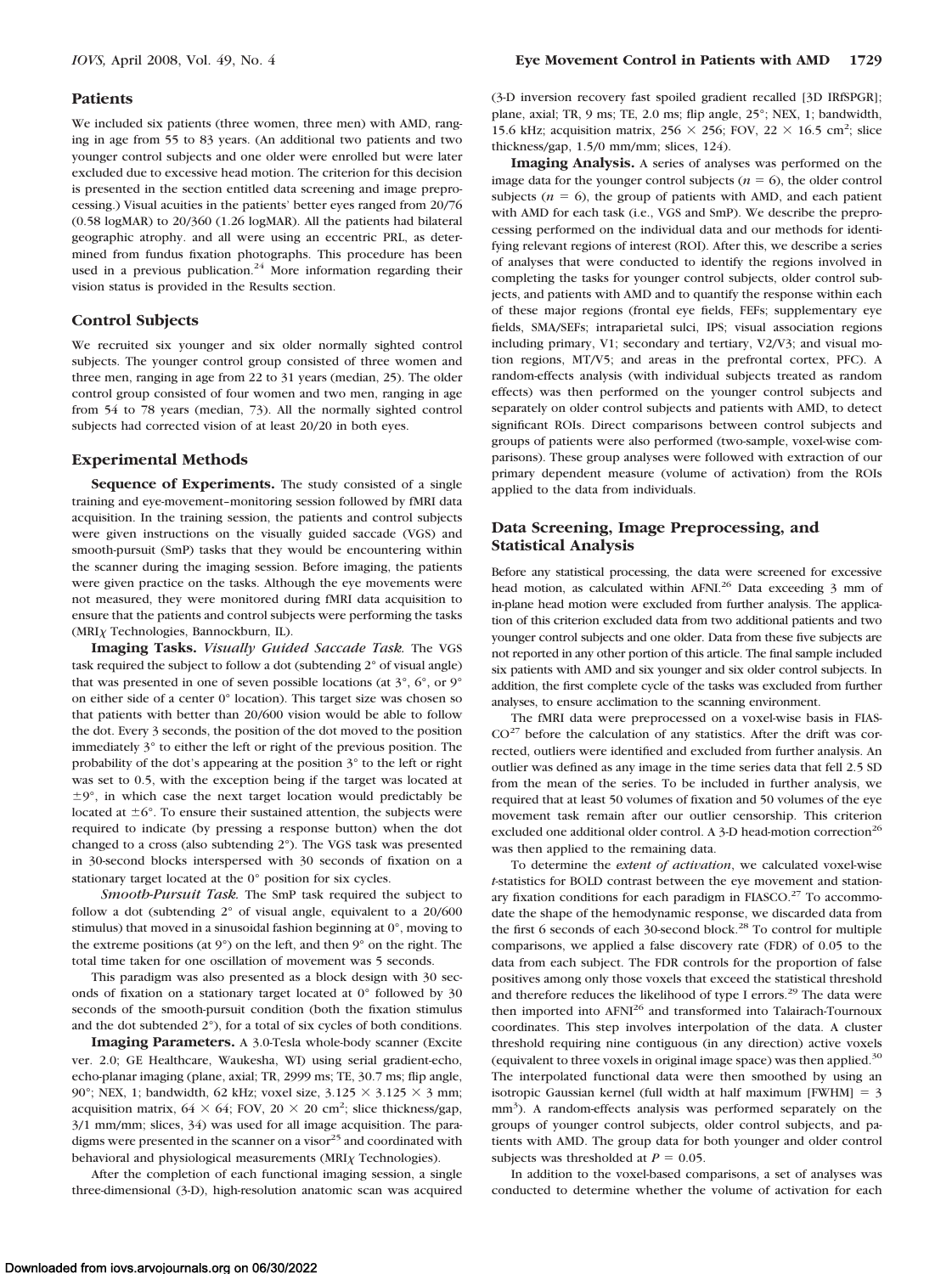patient differed from that of the entire group of control subjects. Because of the relatively small group of control subjects  $(n = 12)$ , we chose to use a modified version of the *t*-test that allows the comparison of a single sample to a population, while taking into account the sample size of that population $31,32$ :

$$
t = \frac{X_1 - \bar{X}_2}{s_2 \sqrt{\frac{N_2 + 1}{N_2}}}
$$

,

where  $X_1$  is the value of the individual patient with AMD and  $X_2$ ,  $S_2$ , and  $N<sub>2</sub>$  are the means, SD, and sample size of the control subjects and where the degrees of freedom for *t* are defined as:

$$
df = N_2 - 1
$$

#### **ROI Identification and Analysis**

Random-effects analyses were conducted on the normalized maps for the group of six younger control subjects and (separately) for the group of six older control subjects. To determine the ROIs that were implicated in each paradigm, we conducted a mixed-effects analysis on the normalized activation maps for these groups of subjects, so that those clusters that were significantly implicated during the experimental protocol were identified. The clusters of activated voxels were localized to brain regions that are commonly recognized as part of the visuospatial network, including the left and right FEFs, SMA/SEFs, left and right parietal lobules along the IPS, and visual cortical regions (V1, V2, and V3 and V5/MT). Because the paradigms do not separate activation between V2 and V3, the regions of V2 and V3 were combined. Based on these analyses and the resultant activation maps and the neuroimaging literature reporting tasks similar to those used in these experiments, we defined the anatomic boundaries of these ROIs to characterize the extent of task-related activation. These regions were first identified on the averaged anatomic image from the left and right FEFs and were defined to include the precentral sulci and immediately adjacent gyri.<sup>33</sup> The SMAs, including the SEFs were identified as the tissue anterior to the precentral sulcus along the medial frontal lobes and posterior to the caudate nucleus.<sup>34</sup> The superior parietal lobule was drawn superior to the IPS and posterior to the postcentral sulcus,<sup>34,35</sup> left and right superior parietal lobule (superior and anterior to the intraparietal sulcus and posterior to the postcentral sulcus),  $35$ left and right inferior parietal lobule (inferior and posterior to the intraparietal sulcus including the supramarginal gyrus), $36$  primary and secondary visual cortices (along the calcarine fissure to the cuneus and lingual gyrus), $37$  tertiary visual cortex (from the borders of V1/V2 to the middle occipital gyrus), $37$  and fusiform gyrus (from the mammillary body to the anterior tip of the parieto-occipital sulcus).<sup>38</sup> We broadly defined the PFC using Brodmann's definitions to include the area between the superior rostral sulcus and inferior rostral sulcus and dorsally by the anterior cingulate. These ROIs were then applied to the individual data so that the number of interpolated voxels (volume of activation) could be calculated for each ROI for each subject for each paradigm.

## **RESULTS**

## **Visually Guided Saccades**

Representative slices depicting regions implicated during the VGS task in the group of the younger control subjects (Fig. 1B), the group of older control subjects (Fig. 1C), and the group of patients with AMD (Fig. 1D) are presented in Figure 1. Visual inspection of these activation maps suggests that the younger and older control subjects both showed activation bilaterally in the FEFs, SMA/SEFs, superior and inferior parietal lobules, and the visual cortices. In contrast, the activation map for the group of patients with AMD showed marked reduction of



**FIGURE 1.** Significant regions of activation that showed increased activity during the VGS task compared with fixation. The ROIs are presented in (**A**) and include the inferior parietal lobule (*yellow*), superior parietal lobule (*orange*), SMA/SEFs (*green*), dorsolateral PFC (*pink*), FEFs (*light blue*), primary motor area (*dark blue*), V3 (*red*), medial temporal lobule (V5/MTl; *purple*), fusiform gyrus (*brown*), and primary visual cortex (V1/V2; *white*). Activation maps are presented for the groups of younger control subjects (**B**), older control subjects (**C**), and patients with AMD (**D**) and for comparisons between the younger control subjects and patients with AMD (**E**) and between the older control subjects and patients (**F**). (**B**–**F**) *Blue*: regions with greater activation in the control subjects; *red*: regions with greater activation in the patients.

activation with significant clusters being present only in the parietal lobules. Voxel-wise between-group comparisons between the younger control subjects and patients with AMD (Fig. 1E) and between the older control subjects and patients with AMD (Fig. 1F) confirm this observation, with both groups of control subjects showing greater activation in the FEFs, SMA, superior and inferior parietal lobules, and visual cortices. Of note is a region of increased activity in the left ventrolateral PFC in the patients with AMD, relative to both groups of control subjects.

More discrete ROI analyses were conducted on all these significant regions of activation (FEFs and SEFs, parietal lobules, and visual cortices). Because of a priori hypotheses regarding cortical control in patients with degraded sensory input, we also included an ROI analysis on the PFC. These data are presented in Figure 2. As there were no significant differences in the volume of activation between the left and right hemispheres, the volume of activation within each ROI is presented collapsed across the two hemispheres in Figure 2.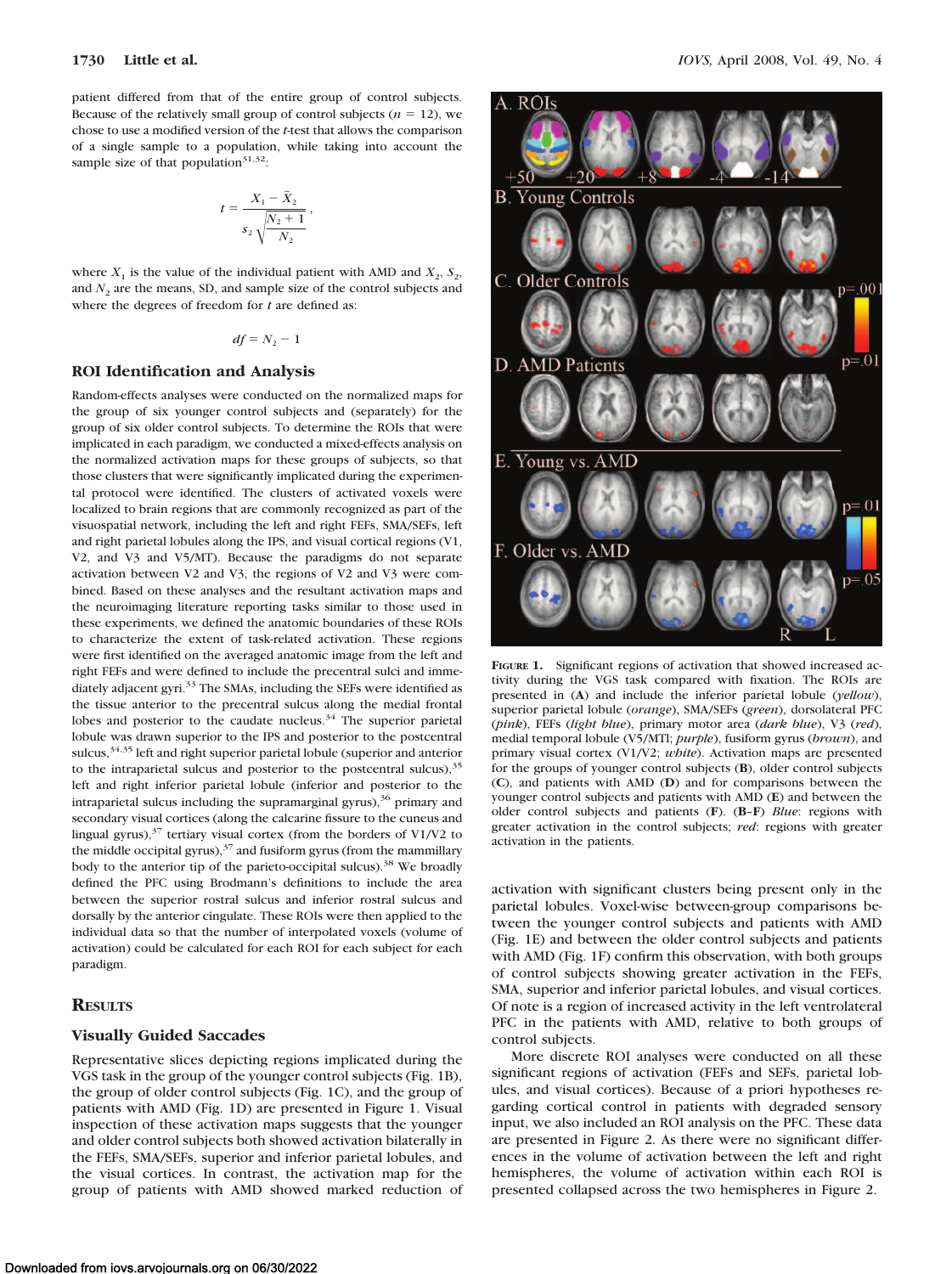

**FIGURE 2.** Volumes of activation presented as the percentage of voxels exceeding a threshold of  $P = 0.05$  during performance of the VGS task for the younger control subjects, older control subjects, patients with AMD, and patients 1 to 6. Error bars, 1 SE. Significant comparisons between individual patients and the control subjects are indicated above each bar:  $\#P$  < 0.05;  $\wedge P$  < 0.01; \* $P$  < 0.001.

ROI data did not identify any significant differences between the groups of younger and older control subjects (FEF,  $P = 0.86$ ; SMA/SEF,  $P = 0.72$ ; V5,  $P = 0.12$ ; V2/V3,  $P = 0.53$ ; V1,  $P = 0.24$ ; PFC,  $P = 0.10$ ; IPS,  $P = 0.09$ ). ROI analyses on the group of patients with AMD demonstrate marked variability in each region (observed as dramatically increased error bars relative to the groups of control subjects). Because of the increased variability, we conducted a case-series analysis on the ROI data (Fig. 2) and on the image data (Fig. 3) for each patient. Because there were no significant differences between older and younger control subjects, and for ease of presentation, we collapsed these groups for the statistical comparisons and also in Figure 3A. The voxel with the maximum *z*-score within each ROI for this group data and the corresponding size of the ROI are presented in Table 1.

Representative slices depicting regions implicated during the VGS task in the group of control subjects (including both younger and older control subjects) and in each patient with AMD are presented in Figure 3. Overall, the patients with AMD showed a different distribution of cortical activation relative to control subjects. In addition, all but one of the individual patients showed increased prefrontal activation (the final patient showed a trend for increased PFC activation) relative to control subjects. A discussion of each patient's activation pattern and how each patient compares with control subjects follows. Significant comparisons relative to the group of control subjects is indicated on Figure 3.

Patient 1. Patient 1 was a 76-year-old woman (visual acuity in the better eye  $[OD] = 0.78$  logMAR; 20/121;  $OS = 0.92$ logMAR; 20/166; duration of AMD, 3 years). Consistent with control subjects, Figure 3B shows activation during performance of the VGS task, which includes clusters of activation identified to include SMA/SEFs, IPS, V1, V2/V3, and V5/MT.

The ROI analyses presented in Figure 2 show that the activation in FEF was reduced compared with that in control subjects. In contrast to that in the control subjects, large volumes of activation were observed in regions within the IPS. Although there was a trend for an increase in PFC, the observation did not reach significance ( $P = 0.06$ ). Reductions in activation were observed in primary visual cortical regions.

**TABLE 1.** ROIs, Their Corresponding Broadmann Areas, the Size of Each ROI, and the Coordinates of the Center of each ROI

|                                | BA    | <b>ROI</b> Size* | $\boldsymbol{\mathcal{X}}$ | $\boldsymbol{\nu}$ | z    |
|--------------------------------|-------|------------------|----------------------------|--------------------|------|
| Prefrontal Cortex (PFC)        | 45    |                  |                            |                    |      |
| Left                           |       | 58,358           | $-33$                      | $-33$              | 36   |
| Right                          |       | 55,796           | 34                         | $-35$              | 35   |
| Frontal Eye Fields (FEF)       | 8     |                  |                            |                    |      |
| Left                           |       | 23,542           | 42                         | -6                 | 44   |
| Right                          |       | 24.496           | $-43$                      | $-5$               | 43   |
| Visual Cortex (V1/V2)          | 17/18 |                  |                            |                    |      |
| Left                           |       | 21,848           | 10                         | $-88$              | $-8$ |
| Right                          |       | 21,856           | $-11$                      | $-88$              | $-8$ |
| Supplementary Eye Fields (SEF) | 6     |                  |                            |                    |      |
| Left                           |       | 6,613            | 5                          | 8                  | 53   |
| Right                          |       | 7,306            | $-5$                       | 8                  | 52   |
| Visual Cortex (V3)             | 19    |                  |                            |                    |      |
| Left                           |       | 14,663           | 24                         | $-88$              | 16   |
| Right                          |       | 14,662           | $-23$                      | $-89$              | 17   |
| Inferior Parietal (IPS)        | 42    |                  |                            |                    |      |
| Left                           |       | 26,409           | 48                         | $-41$              | 39   |
| Right                          |       | 26,690           | $-49$                      | $-41$              | 39   |

BA, Brodmann area

\* Data are expressed in cubic millimeters.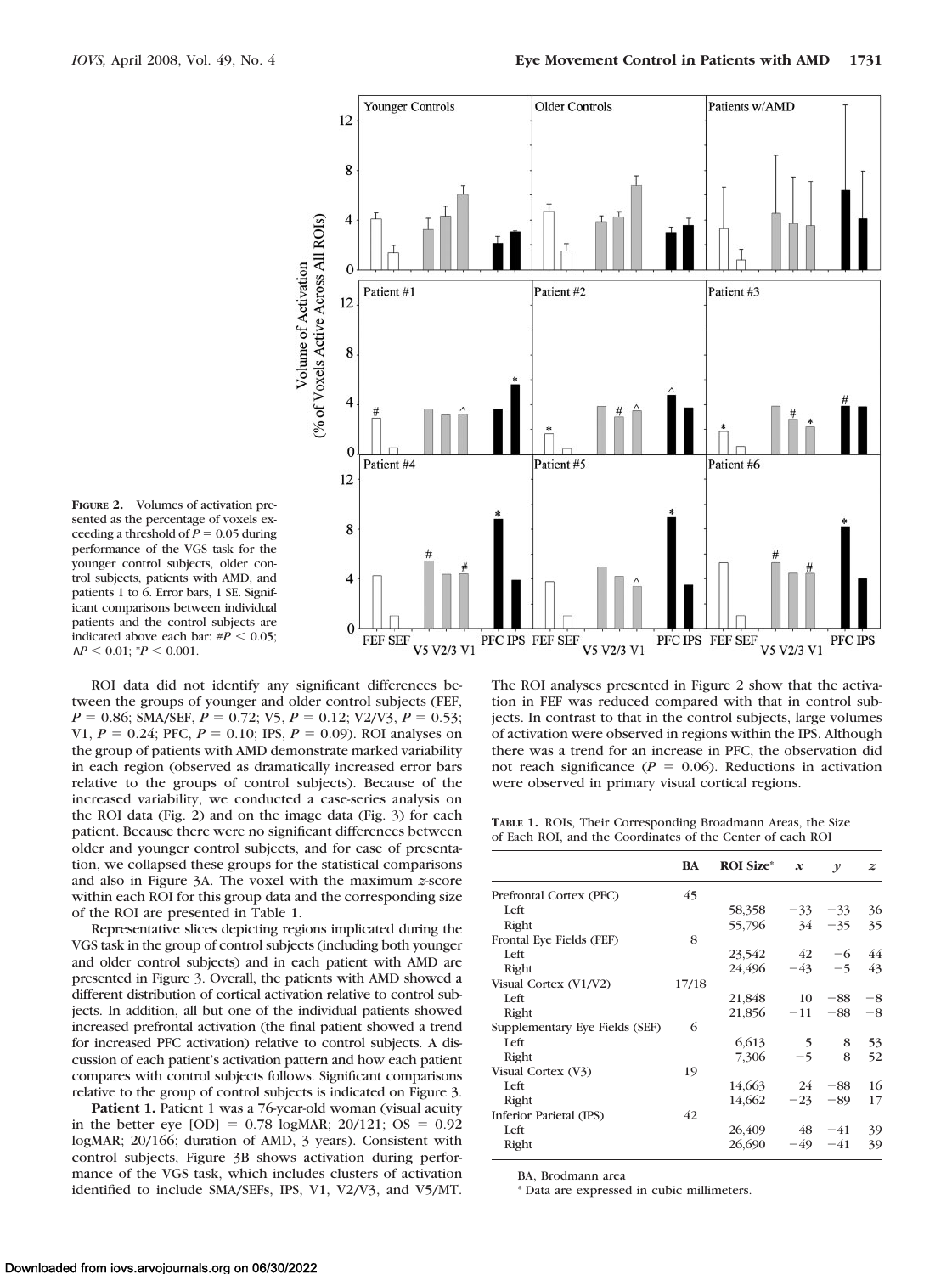

**FIGURE 3.** Activation maps including representative slices for the group of control subjects (younger and older) are presented in (**A**) for the VGS task. (**B**–**G**) show activation maps for six individual patients.

**Patient 2.** Patient 2 was an 83-year-old man (visual acuity in the better eye  $[OD] = 0.94$  logMAR;  $20/174$ ;  $OS = 1.30$ logMAR; 20/400; duration of AMD, 11 years; Fig. 3C). Regions of activation were observed in the IPS, but with more activation in the superior parietal than in the IPS, V1, V2/V3, and MT/V5. Consistent with the findings in patient 1 (Figs. 2, 3), there was increased activity, relative to control subjects, in the PFC; a trend for increased IPS activation  $(P = 0.062)$ ; and reduced activation in FEFs, V2/V3, and V1.

Patient 3. Patient 3 was a 55-year-old woman (visual acuity in the better eye  $[OD] = 1.26$  logMAR;  $20/360$ ;  $OS = 1.36$ logMAR; 20/450; duration of AMD, 5 years). Activation, presented in Figure 3D and plotted in Figure 2, was observed in PFC, IPS, V1, V2/V3, and MT/V5. As with patient 2, there was increased activity, relative to control subjects, in the PFC; a trend for increased IPS activation ( $P = 0.07$ ); and reduced activation in FEFs, V2/V3, and V1.

Patient 4. Patient 4 was a 64-year-old man (visual acuity in the better eye  $[OD] = 0.58$  logMAR;  $20/76$ ;  $OS = 0.66$  logMAR; 20/91; duration of AMD, 4 years; Fig. 3E). Activation was observed bilaterally in the FEFs, the SEFs, the IPS, V1, V2/V3, and the PFC. Relative to the control subjects, patient 4 showed increased activation in V5/MT and the PFC and reduced activation in V1.

Patient 5. Patient 5 was an 82-year-old woman (visual acuity in the better eye  $[OD] = 1.20$  logMAR; 20/320; OS = 1.44; 20/560; duration of disease, 3 years; Fig. 3F). Activation was observed bilaterally in the FEFs; SEFs; along the IPS, V1, and V2/V3 areas; and in the PFC. Activation in V1 was reduced relative to control subjects and increased in the PFC. There was a trend for a reduction in FEFs and for an increase in V5 activation, but neither reached significance (respectively, *P* 0.06 and  $P = 0.07$ ).

**Patient 6.** Patient 6 was a 70-year-old man (visual acuity in the better eye  $[OD] = 0.58$  logMAR;  $20/76$ ;  $OS = 0.74$ ;  $20/110$ ; duration of  $AMD = 2$  years; Fig. 3G). Activation was observed bilaterally in the FEFs; SEFs; along the IPS, V1, and V2/V3 areas; and in the PFC (Fig. 2). Similar to the pattern of activation in patient 4, there was increased activation in V5/MT and the PFC and reduced activation in V1 relative to control subjects.

Overall, there was an increase in prefrontal activation for all the patients compared to the control subjects, although this observation reached significance in five of six patients. In addition, there is a change in the relationship between activation in V1, V2, and V3 compared with activity in V5/MT. Specifically, the patients showed increased activation in MT/V5 relative to V1 whereas the control subjects showed greater activation in V1 relative to MT/V5.



**FIGURE 4.** Significant regions of activation that showed increased activity during the SmP task compared with central fixation. The ROIs are presented in (**A**) and include the inferior parietal lobule (*yellow*), superior parietal lobule (*orange*), SMA/SEFs (*green*), dorsolateral PFC (*pink*), FEFs (*light blue*), primary motor area (*dark blue*), V3 (*red*), medial temporal lobule (V5/MTl; *purple*), fusiform gyrus (*brown*), and primary visual cortex (V1/V2; *white*). Activation maps are presented for the groups of younger (**B**) and older (**C**) control subjects and patients with AMD (**D**) and for comparisons between the younger control subjects and the patients (**E**) and between the older control subjects and the patients (**F**). (**B**–**F**) *Blue*: regions with greater activation in the control subjects; *red*: regions with greater activation in the patients.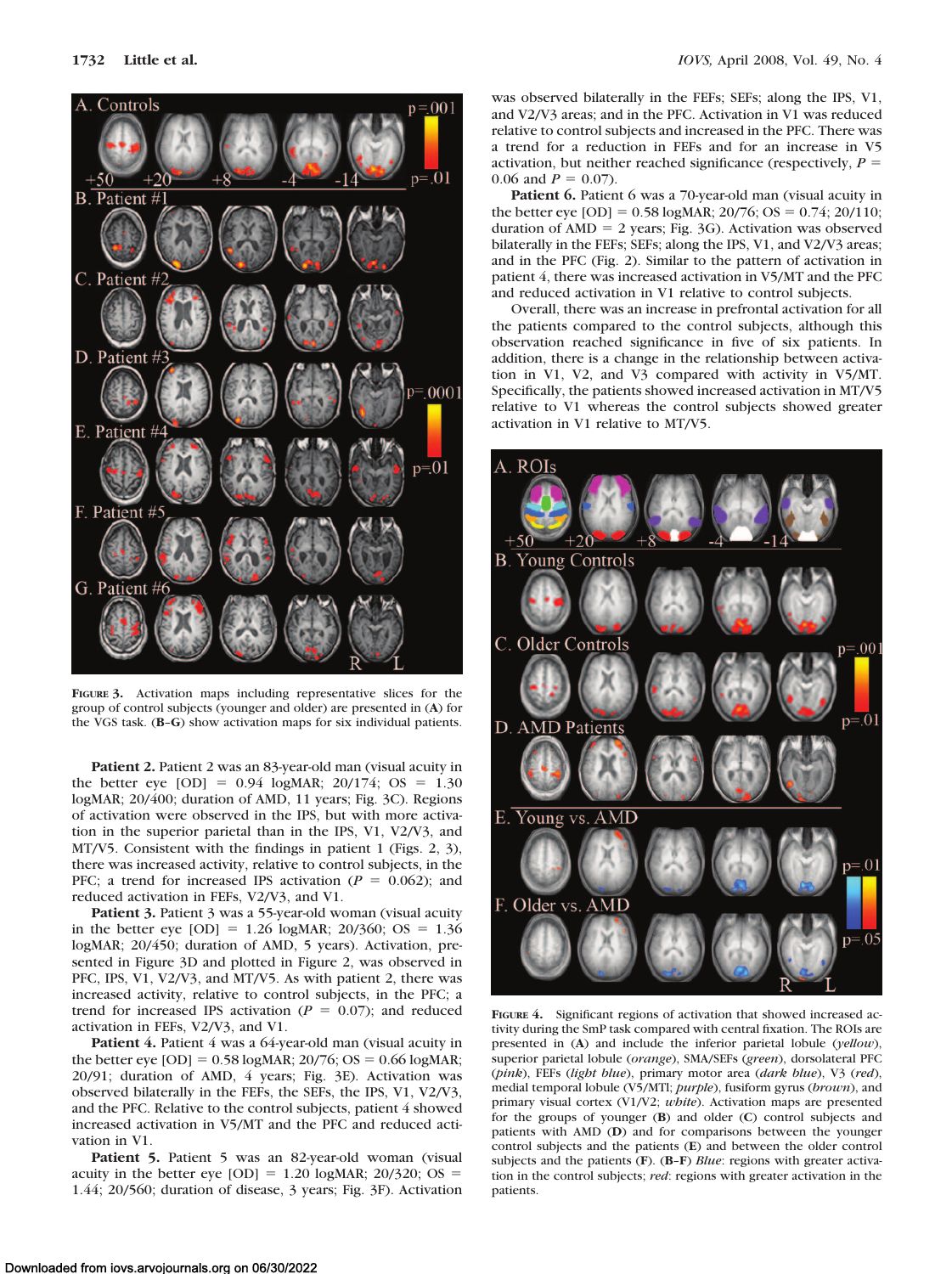## **Smooth Pursuit**

Representative slices depicting regions implicated during the SmP task in the group of younger control subjects (Fig. 4B), the group of older control subjects (Fig. 4C), and in the group of patients with AMD (Fig. 4D) are presented in Figure 4. Random-effects analyses on the groups of younger and older control subjects demonstrated significant activation bilaterally in the FEFs, SMA/SEFs, superior and inferior parietal lobules, and the visual cortices. Similar to the control subjects, patients with AMD showed activation in the FEFs, SMAs, parietal lobules, and visual cortex. Additional clusters of activation were observed bilaterally in the PFC. Voxel-wise between groups comparisons between the younger control subjects and patients (Fig. 4E) and between the older control subjects and patients (Fig. 4F) demonstrate no apparent difference in frontal or SEFs. Both groups of control subjects showed greater activation in parietal lobules and in visual cortex. The patients showed increased activation bilaterally in the PFC.

As with the VGS, more discrete ROI analyses were conducted on all these significant regions of activation (FEFs and SEFs, parietal lobules, and visual cortices). These data are presented in Figure 5.

ROI data did not identify any significant differences between the groups of younger and older control subjects (FEF,  $P = 0.94$ ; *SEF*,  $P = 0.88$ ; *V*5,  $P = 0.72$ ; *V2/V3*,  $P = 0.13$ ; *V1*,  $P =$ 0.10; PFC,  $P = 0.82$ ; IPS,  $P = 0.92$ ). ROI analyses on the group of patients with AMD demonstrate marked variability in each region (observed as dramatically increased error bars relative to the groups of control subjects).

Qualitative inspection of the representative slices presented in Figure 4 illustrates greater similarities between patients and control subjects during the smooth-pursuit task compared with the differences observed for the VGS. Unlike for the VGS, all the patients with AMD showed significant activation in the FEFs and SMA/SEFs (Figs. 5, 6). In fact, all but one patient showed significantly increased activation in the FEFs compared with the control subjects. Similarly, all the patients showed a trend for greater activity in the SMA/SEFs than did the control subjects. In addition, all the patients showed increased activation in the PFC and IPS relative to control subjects.

Overall, the patients showed greater activation in the prefrontal and parietal regions than did both groups of control subjects. During performance of SmP, the AMD patients showed increased activity in the FEFs and a trend for increased activation in the SEFs, compared with the control subjects.

#### **Comparison of VGS and SmP**

Voxel-wise comparisons between the VGS and SmP were conducted on the image data for each group of subjects and are presented in Figure 7. Overall, there was great similarity between the VGS and SmP in both groups of control subjects. A discussion of the regions that were significantly different follows. The younger control subjects showed increased activation in the superior and inferior parietal regions during the VGS task and increased activation in the visual cortices (V1, V2/V3) during SmP. The older control subjects showed increased activation in the visual cortices (V1, V2/V3, and V5) during VGS and increased activation in the PFC during the SmP. Consistent with the results presented separately for the VGS and SmP tasks, patients with AMD showed increased activation in the FEFs, SMA/SEFs, PFC, and visual cortices (V1, V2/V3, and MT)



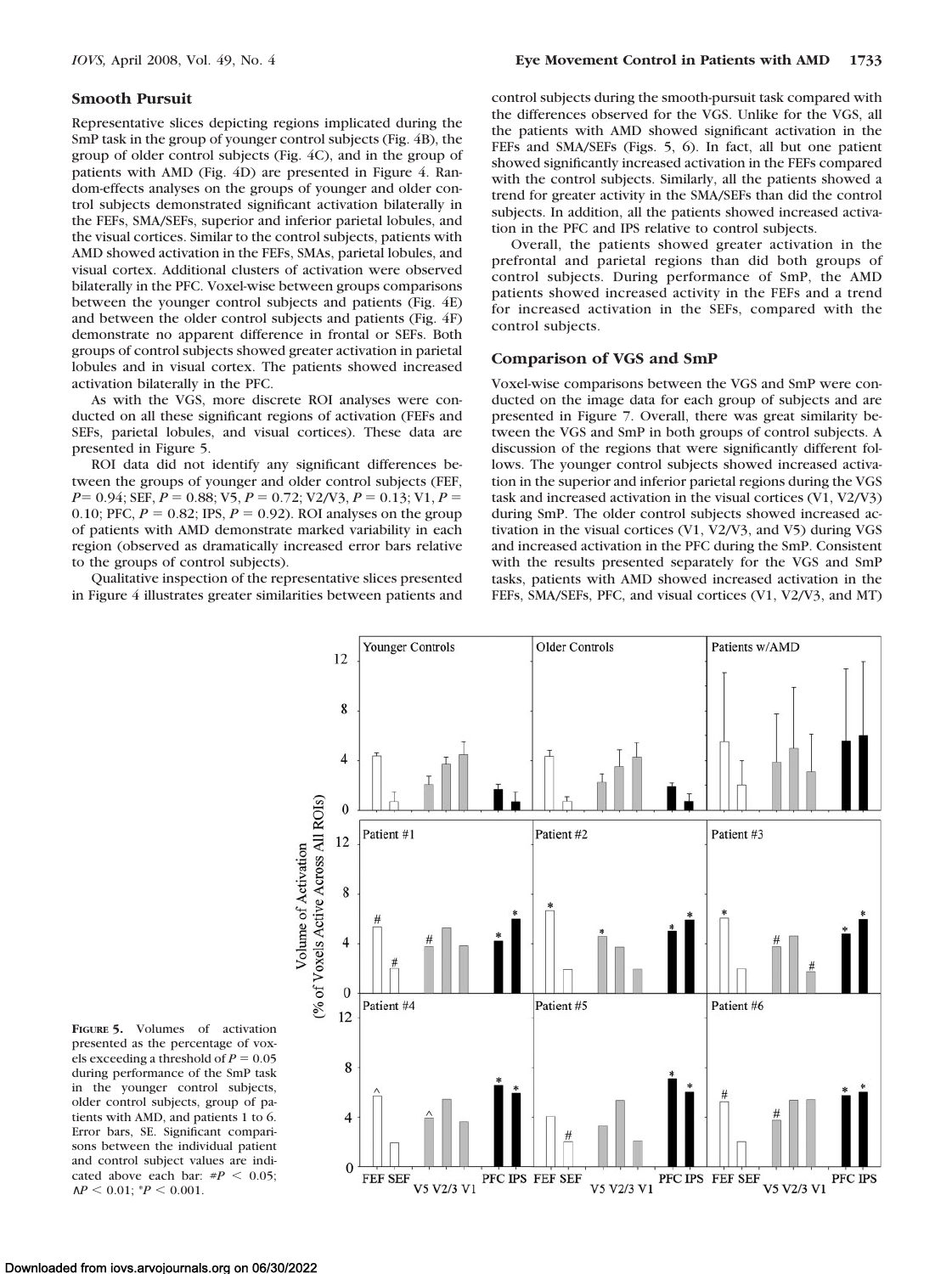during SmP. A single cluster of voxels was found to show an increase during VGS relative to SmP in the right inferior parietal lobule in patients with AMD.

## **DISCUSSION**

The VGS task demand a search for and identification of a target situation in quasi-random locations. In contrast, the SmP task demands maintenance of a smoothly, and therefore predictably, moving target on the PRL. The cortical networks that subserve these tasks do not have large differences across the regions tested between younger and older normally sighted subjects. The VGS task has greater PFC and IPS activation than does the SmP task in normally sighted older control subjects, presumably due to the greater demands associated with finding and identifying an unpredictable target. The oculomotor activation in FEF and SEF was not different for the two tasks in either group of control subjects. In contrast, the AMD patients showed considerable variability in activation patterns across individual patients, presumably reflecting different patient skills, although all could perform the tasks.

The greater activation in cognitive aspects (PFC, IPS) relative to motor aspects (FEF, SEF) of the networks for both tasks compared to that in normally sighted subjects is consistent with the greater demands imposed by degraded visual input and the use of alternative strategies for locating and identifying a target. Patients with macular degeneration can adapt to the



**FIGURE 6.** Activation maps including representative slices for the groups of younger and older control subjects are presented in (**A**) for the SmP task. (**B**–**G**) Activation maps for each patient.



**FIGURE 7.** Voxel-wise comparisons between VGS and SmP in the younger and older control subjects and in the patients. *Blue*: regions with increased activation during the VGS relative to SmP; *red*: regions with increased activation during SmP relative to VGS.

compromised visual input by using noncentral PRLs. The incongruence of gaze location and visual processing, usually closely associated in normal-sighted individuals, results in reduced performance on basic oculomotor tasks. Difficulties with such basic functions also impact higher order cognitive tasks, such as reading, that require coordination of sequential eye movement with the processing of the visual information.

Although the presently used tasks have not been previously reported in patients with AMD, the finding of alterations in underlying cortical networks in otherwise healthy adults is consistent with those in two recent studies.<sup>39,40</sup> Sunness et al.40 investigated whether the cortical areas typically activated by photograph stimulation to the scotomatous region of the retina could adapt and become activated by stimulation to more peripherally located nonscotomatous regions. The research represented a case study of one 60-year-old patient with bilateral geographic atrophy due to AMD. The authors used an expanding annulus stimulus of black-and-white contrast that reversed at 8 Hz. The results showed a lack of activity in visual cortical regions corresponding to the retinal atrophy.

In contrast, Baker et al. $39$  found evidence of activation within cortical areas corresponding to the scotomatous foveal region of the retina in two patients in their sixth decade of life with long-standing juvenile-onset macular degeneration. The activation occurred when the patients were exposed to natural images of faces, objects, and scenes presented to the more peripheral retina.

Beyond a shared finding of alterations in cortical activation relative to control subjects, the present findings cannot be directly compared to these previously published findings. The goal of the present research was not to focus on retinotopic mapping of the visual cortex, but to investigate the brain activation networks that are associated with oculomotor control and function in patients with AMD who are using a retinal location other than the fovea for viewing. The present data represent a first step toward understanding the cortical and neuronal changes that occur as a result of decreased vision in patients with AMD during the performance of basic oculomotor tasks.

#### *Acknowledgments*

The authors thank Kenny Israni, BS, Jing Ming, BS, and Silvia Shin, BS for help with data collection and analysis.